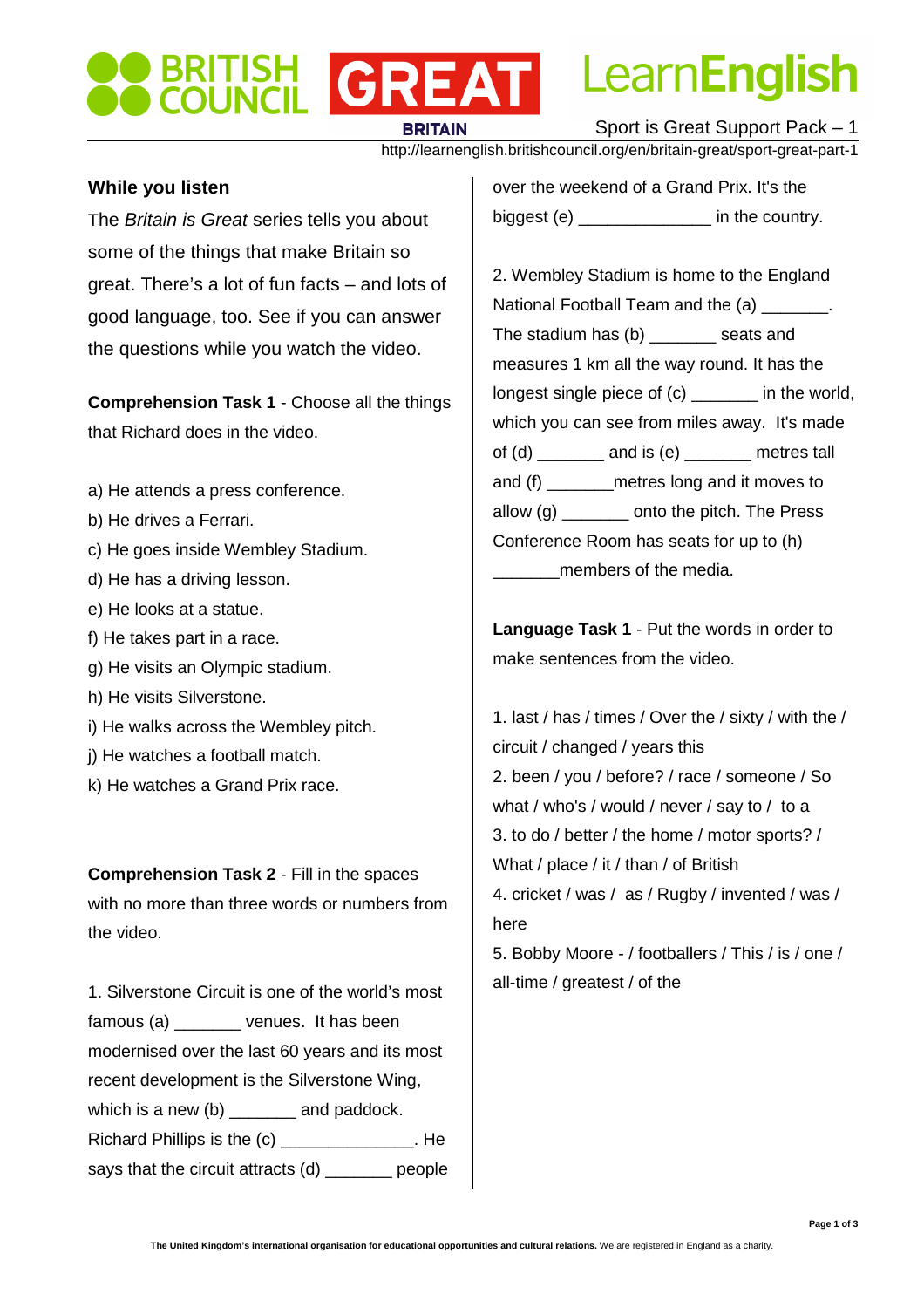### **OBRITISH GREAT BRITAIN**

LearnEnglish

Sport is Great Support Pack – 1

http://learnenglish.britishcouncil.org/en/britain-great/sport-great-part-1

| Language Task 2 - Which words can we use in         | 4. Here at Silverstone we have the biggest,  |
|-----------------------------------------------------|----------------------------------------------|
| the spaces? Choose three answers for each           | most _________ crowd in the world.           |
| question.                                           | a) experienced                               |
|                                                     | b) familiar                                  |
| 1. This is Silverstone Circuit - one of the world's | c) informed                                  |
| most famous motor sport _______.                    | d) knowledgeable                             |
|                                                     | e) understandable                            |
| a) fields                                           | f) comprehensive                             |
| b) locations                                        |                                              |
| c) scenes                                           | 5. I'm about to get a _______ behind closed  |
| d) sites                                            | doors.                                       |
| e) situations                                       | a) gaze                                      |
| f) venues                                           | b) glimpse                                   |
|                                                     | c) look                                      |
| 2. Hundreds of thousands of fans come here to       | d) peek                                      |
| the most exciting motor racing events               | e) sight                                     |
| on the planet.                                      | f) spy                                       |
|                                                     |                                              |
|                                                     |                                              |
| a) assist                                           | 6. The stadium has recently _________ a huge |
| b) experience                                       | makeover.                                    |
| c) look at                                          | a) been through                              |
| d) observe                                          | b) encountered                               |
| e) watch                                            | c) experienced                               |
| f) witness                                          | d) known                                     |
|                                                     | e) undergone                                 |
| 3. Richard Phillips is the Managing Director. He    | f) witnessed                                 |
| everything that takes place here.                   |                                              |
|                                                     | 7. Members of the media ask the players the  |
| a) captains                                         | questions we all want to hear.               |
| b) manages                                          | a) burning                                   |
| c) looks over                                       | b) hot                                       |
| d) oversees                                         | c) important                                 |
| e) rules                                            | d) imposing                                  |
| f) supervises                                       | e) pressing                                  |